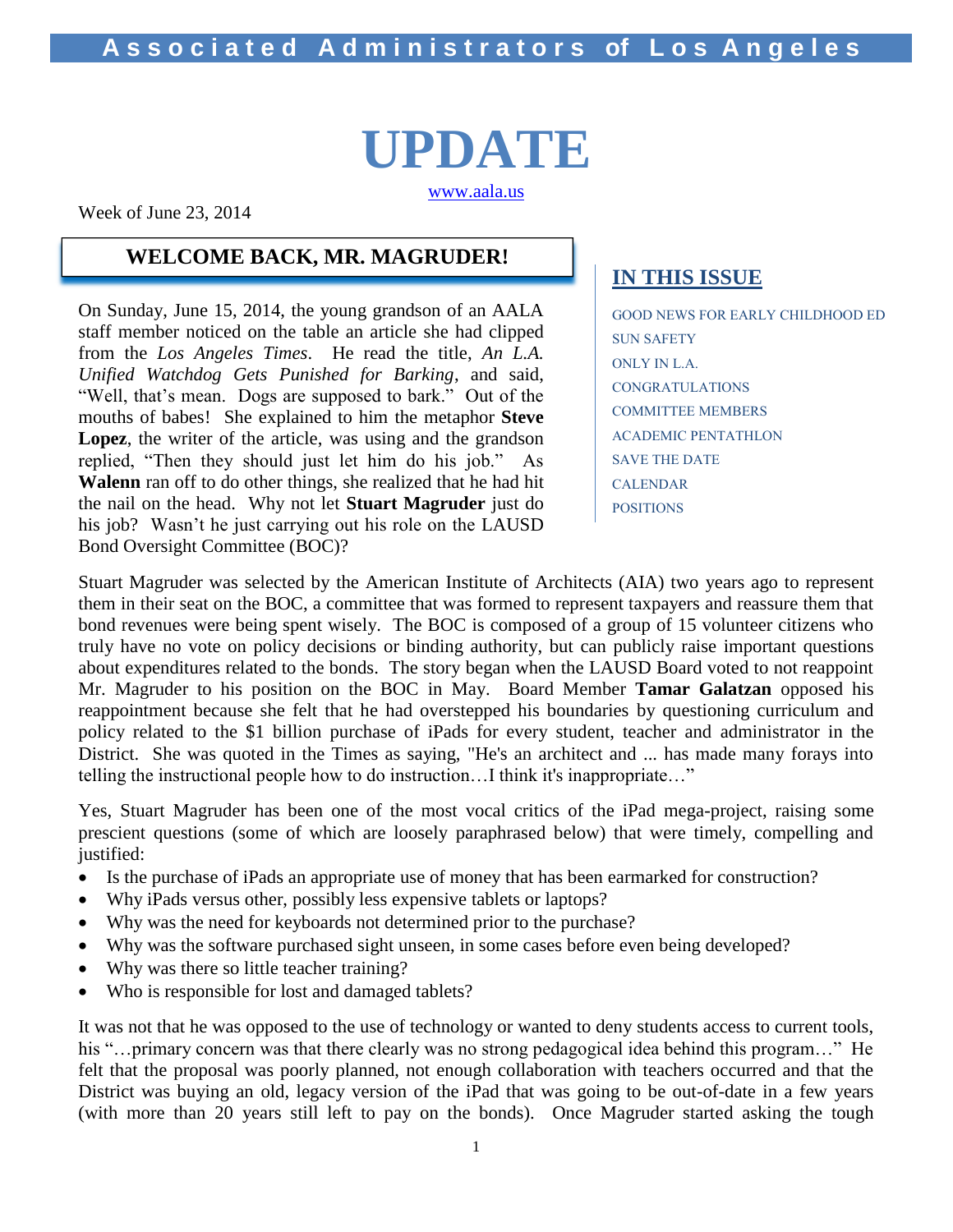# *MAGRUDER (Cont.)*

questions, the media, parents, AALA and others joined in. As a result, the District renegotiated with Apple to get a reduced price and a current version of the iPad and then voted to somewhat slow down the rollout.

These efforts cost **Stuart Magruder**, a parent of two LAUSD students, his position on the BOC. But he would not go quietly. Making his removal from the BOC a public issue brought him waves of support from various organizations, blogs, the media and individuals. The *LA Times* ran an editorial titled *LAUSD Has Enough Yes-Men; It Needs Stuart Magruder* in which it called the Board's move *terrible on several fronts*, saying that the iPad proposal was passed with a *disturbing swiftness and lack of critical thinking.*  The *Times* said that LAUSD should be grateful to have Stuart Magruder to protect bond dollars from misuse.

Even though the Board removed Mr. Magruder from the committee, the local chapter of AIA remained firm that he was their appointee to the committee and disagreed that the Board could reject their choice. On Tuesday, June 17, 2014, in a 4-2 vote, Stuart Magruder was reappointed to the BOC. **Steve Lopez'** article on Wednesday, June 18, was titled *Watchdog Back on the Job.* Now the AALA staff member can tell her grandson that Mr. Magruder can again do his job—at least for another two years. AALA applauds the Board President, **Dr. Richard Vladovic**, and Board Members, **Bennett Kayser, Mónica Ratliff** and **Steve Zimmer**, for their thoughtful decision to reinstate Mr. Magruder to this most critical role. Welcome back, Mr. Magruder.

# **GOOD NEWS FOR EARLY CHILDHOOD EDUCATION**

*AALA thanks Deborah Aguet, Principal, Hawaiian Avenue Early Education Center, for providing some of this information.*

The final California State Budget included funding for early childhood education programs which adds thousands of new slots and restores reimbursement rates. However, it still leaves the state nearly 40 percent short of the revenue the programs had prior to the recession. Authored by California State Senator **Darrell Steinberg** and called the Fair Start proposal, the \$264 million budgeted amount will be used to:

- Provide 11,500 new, full-day and full-year preschool slots for low-income 4-year-olds by the end of the budget year. The agreement also repeals the existing fee for the part-day California State preschool program, saving those low-income families \$15 million.
- Improve Transitional Kindergarten Standards—These new quality standards include specific state guidance on curriculum (California Preschool Learning Foundations) and early childhood education credits and/or work experience requirements for newly placed transitional kindergarten teachers, beginning in 2015-16, who will have until the 2020 school year to meet education and work experience requirements.
- Enhance Preschool Quality & Infrastructure—An ongoing \$50 million annual grant to support quality improvements in California State Preschool at the local level and \$35 million in one-time funds for professional development, state preschool quality projects and preschool facility loans.
- Restore Rates, Childcare and Early Start—The agreement includes \$69 million in increases to reimbursement rates for all early learning and childcare programs (ages 0-5), \$17 million to restore 1,500 slots for other childcare programs and \$8 million to restore Early Start services to infants and toddlers with substantial disabilities.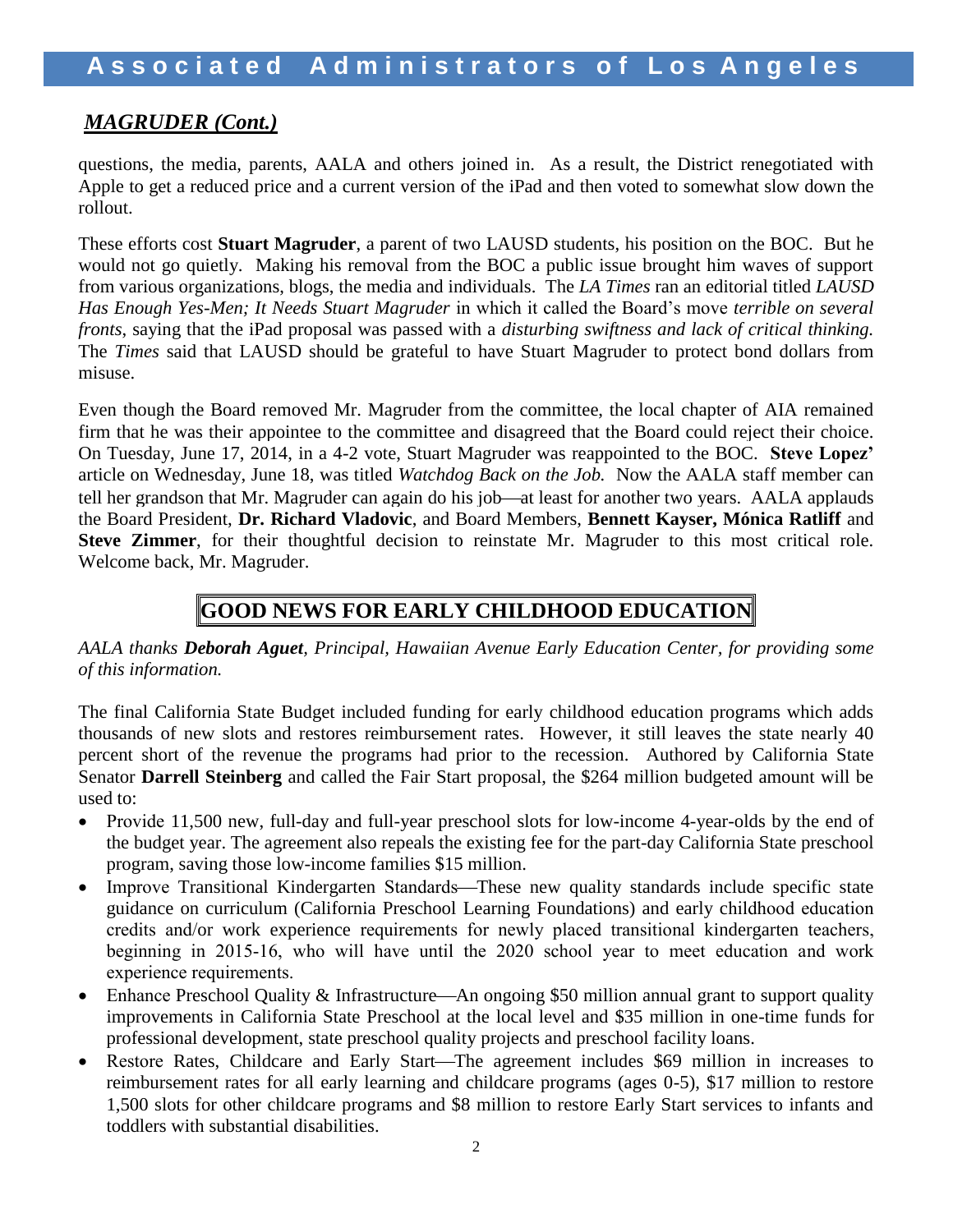# **HEALTH BENEFITS FAQ**

#### *TOPIC: SUN SAFETY – SEEK SHADE AND USE SUNSCREEN!*

#### **Why is too much sun exposure harmful?**

Statistics from the Centers for Disease Control (CDC) show skin cancer to be the most common form of cancer in the United States. Of the three common types of skin cancers, the most dangerous is melanoma. The CDC estimates that 65%–90% of melanomas are caused by exposure to ultraviolet A (UVA) rays, mostly from the sun, but also from tanning devices.

#### **Are there other risk factors for getting skin cancer?**

While anyone can get skin cancer, a person may be at increased risk if s/he has fair skin, blue or green eyes, naturally blond or red hair, a skin that burns or reddens easily, freckles, many moles, a family history of melanoma, a personal history of sunburn and/or skin cancer, excessive sun exposure and other factors.

#### **What are the risks of overexposure to the sun in the Los Angeles area?**

Sun exposure risk is measured by a numeric UV index between 1 (low) and 15 (extremely high). During warm to hot weather in Los Angeles, the UV index is usually around 10, meaning exposure risk is "very high." Look for the UV index when accessing weather forecasts, or check the UV index at the EPA's website: [http://www2.epa.gov/sunwise/uv-index.](http://www2.epa.gov/sunwise/uv-index)

#### **What's the best protection against the sun?**

To help prevent sunburn and skin cancer, seek shade as much as possible, cover up, wear sunglasses, a hat and use sunscreen daily. The strongest UV rays occur during the midday hours between 10 a.m. and 4 p.m., even on cloudy or hazy days. It's important to take precautions against sun exposure every day of the year, not just during the hotter summer months.

#### **With so many SPF values, how do I select the best protection?**

Look for sunscreens that provide "broad spectrum" protection against both UVA and UVB rays, with at least a SPF 15 rating.

- Apply sunscreen at least a half hour before going outside. Remember to apply lip balm with SPF, as well.
- Apply liberally—at least 1 oz. to cover the whole body. When fully clothed, use at least one tablespoon on the face, neck and arms. Wear sunscreen under clothing—a light T-shirt provides SPF protection of about 5 to 8.
- Reapply after swimming or sweating and about two hours after the first application.
- Check the sunscreen's expiration date. Sunscreen has a shelf life of up to three years.

#### **What does the SPF value on sunscreens indicate?**

SPF stands for "sun protection factor" and indicates a sunscreen's UVB protection. Sunscreens are tested to measure the amount of UV radiation exposure it takes to cause sunburn when using sunscreen, compared to UV exposure with no protection. For example, if a person without sunscreen gets sunburned in 10 minutes, using sunscreen with SPF 15 offers 15 times, or 150 minutes of protection. It's a common misconception to conclude that sunscreens with a higher SPF value provide proportionally longer protection. According to the American Melanoma Foundation, SPF 15 absorbs 93% of UVA, while SPF 34 absorbs 97%.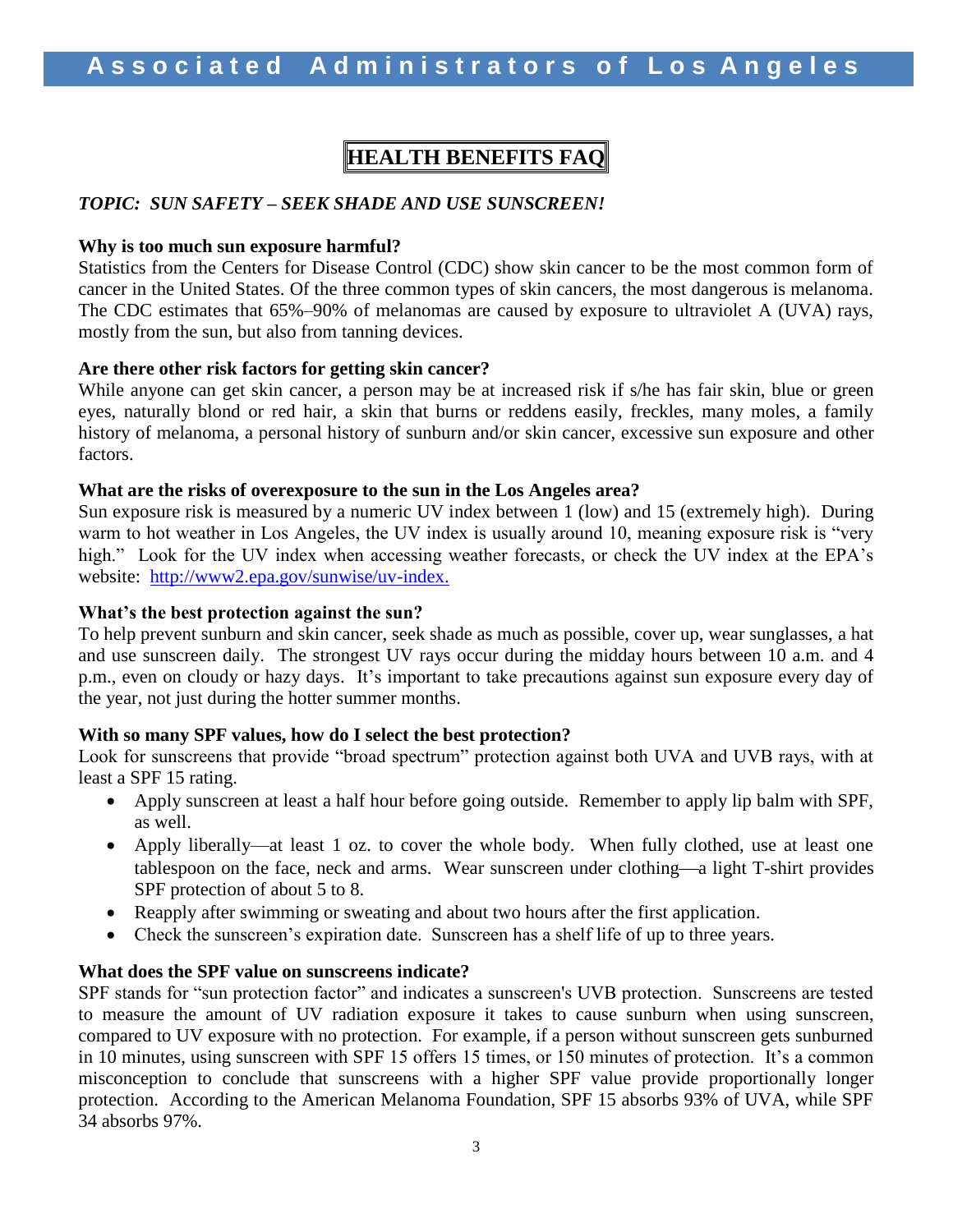## *FAQ (Cont.)*

#### **Are there Federal Drug Administration (FDA) standards for sunscreens?**

Yes, all sunscreen products must pass the FDA's broad spectrum test against both UVA and UVB radiation and must have the words "broad spectrum" and "SPF 15" (or higher) on the front of the product. Sunscreen labels can claim "water resistance," followed by either 40 or 80 minutes. Additionally, sunscreens will not be able to claim sun protection for more than two hours or a higher SPF value than "50+." Higher SPF values may mean the sunscreen was produced prior to December 2012 when the new FDA rules went into effect.

# **ONLY IN L.A.**

UTLA has announced its support of **Dr. George McKenna** for election to the School Board; in addition, the three teachers who were on the primary ballot also gave their support to him. This is a major win for Dr. McKenna and just highlights his appeal and his qualifications for the position. Although the election will not be held until August, much of the voting will be done by absentee ballot this July. It is incumbent that we financially support this campaign and get the word out early to encourage voters to choose AALA- and UTLA-endorsed Dr. McKenna. The opponent, **Alex Johnson**, is getting streams of outside money from wealthy donors such as **Eli Broad**, the Charter School Association and members of the Coalition for School Reform (former mayor **Antonio Villaraigosa's** group that tried to oust **Steve Zimmer**). **Robert Skeels**, candidate for the Board in the last election, posted this scathing comment on his blog on April 11:

*Only in a city run by the vile Eli Broad could a candidate like Johnson, who only views LAUSD as a political stepping stone, be considered a viable candidate for such an important position. Johnson is getting \$1,100 a shot contributions from charter school tycoons, right-wing bankers, and real estate developers. [195 contributions for \\$113,051](http://ethics.lacity.org/disclosure/campaign/browse/public_rpt_sa.cfm?showall=yes&doc_id=8123) to Alex Johnson Campaign. NOT ONE teacher, principal, librarian, or social worker on the list! It's beyond disgusting, it's deplorable.*



South Region Elementary School #10, located in ESC West, has officially been named in honor of **Marguerite P. LaMotte**, former Board Member, administrator and teacher in LAUSD. Ms. LaMotte passed away suddenly last December, as the school was beginning its naming process. The entire school community, led by Principal **Doramanda Higuchi**, agreed upon the name. On June 17, 2014, the Board of Education approved the naming of South Region #10 ES as Marguerite P. LaMotte Elementary School.



**Dr. Randall Delling**, principal of North Hollywood High School, is beginning his term as president of the Association of California School Administrators for the 2014-15 year. Congratulations, Randy!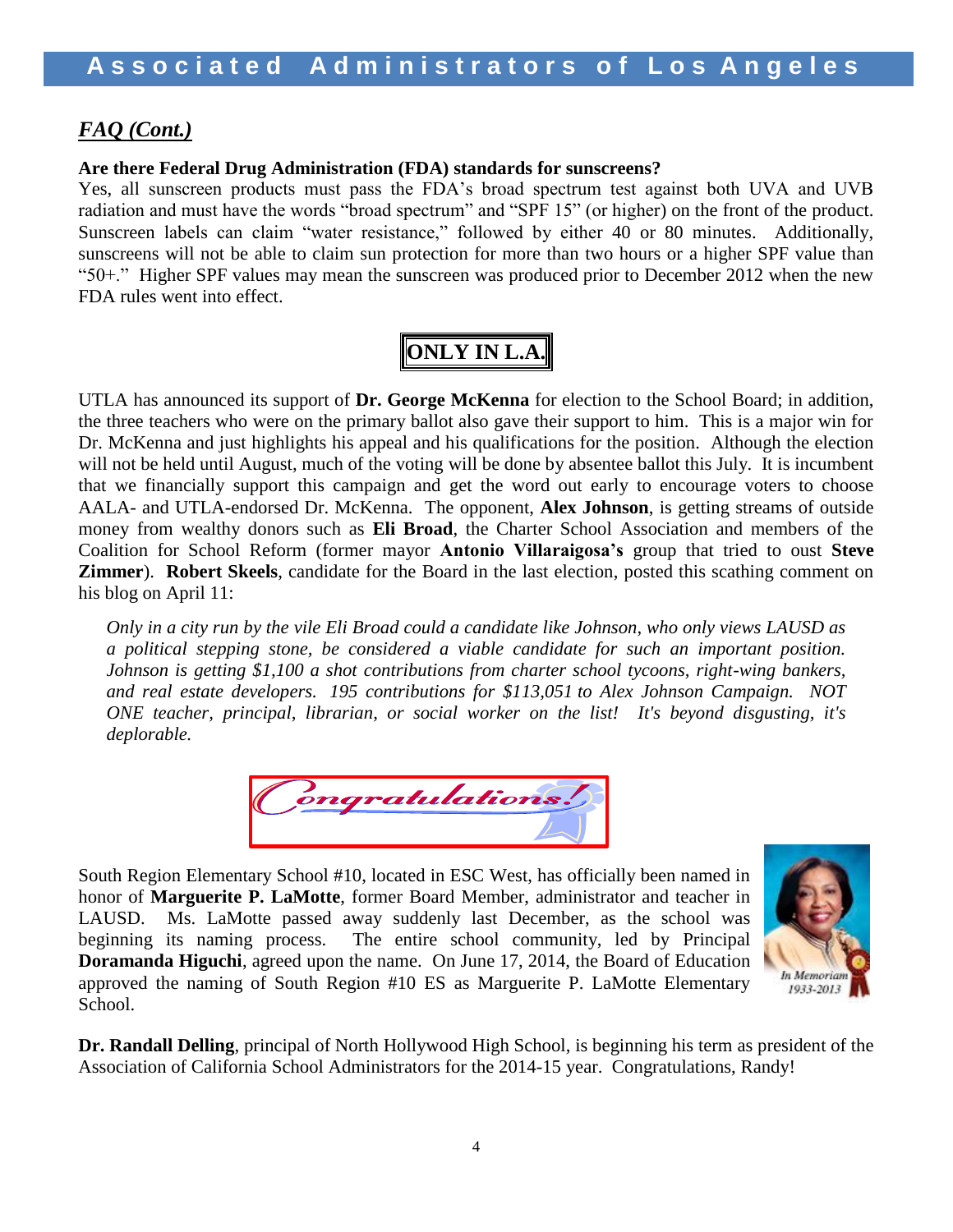# **COMMITTEE MEMBERS 2013-2014**

AALA continues to salute our members who represented colleagues this year on AALA, LAUSD and joint AALA/LAUSD committees, many of which required substantial time commitments. Because AALA members are active on so many committees, we were not able to recognize everyone last week. Here are the remaining members who have contributed to the functioning of the District, while making sure the needs and interests of AALA members were addressed.

#### AALA Scholarship Selection Committee

**Euna Anderson, Antonio Camacho, Pam Donesley, John Gilbert, Cindy Gladstone, Anna Elsa Madrid, Marsha Oh-Bilodeau, Judi O'Sullivan, Dr. Michael O'Sullivan, Henry Ronquillo, Al Roque, Scott Schmerelson, Penny Sommers, Harold Starr, Dr. Angie Stockwell, Carol Truscott**

#### AALA Community Awards Selection Committee

**Joan Blair, Clif de Cordoba, Pam Donesley, Emilie Gino, Brenda Morton, Jack Pollock, Scott Schmerelson, Carole Takaki, John White**

#### Peer Assistance and Review Panel

**Marsha Oh-Bilodeau, Joe Carrillo, Margaret Kim, Elaine Kinoshita, Haywood Thompson**

#### School Finance Advisory Committee

**Shelly Brower, Tracie Bryant, Hugo Carlos, Juana Cortez, Adrianna Cortez-Covarrubias, Maura Corssin, Heather Daims, Eric Davidson, Manuel Diaz, Doreen Evans, Robert Fenton, Peter Hastings, Angela Hewlett-Bloch, Rose Hindinger, Guillermina Jauregui, Jennifer Kessler, Akida Kissane-Long, Steve Martinez, Danny Mulia, Robin Polito-Schuffer, Diane Sanchez, Danford Schar, Francisco Serrato, Ed Trimis, Lynne Uyehara, Sal Velasco, Pam Worden**

Board Curriculum, Instruction and Assessment Committee **Lisa Jeffery, Luis Lopez** 

> Board Early Childhood Education & Parent **Engagement**

#### New Principal Support Mentor

**Elizabeth Abramowitz, Anthony Aguilar, Veronica Arreguin, Francisco Ayala, Michelle Barker, Joan Blair, Suzanne Blake, Maria Butler, Rosalinda Elmore, Barbara Friedrich, Renée Fuentes-Campa, Gary P. Garcia, Yvonne Garrison, Linda Ibach, Lisa Jeffrey, Kerry Kehrley, William Lupejkis, Carolin McKie, Cheryl Morelan, Karen O'Riley, Nery Paiz, Kristine Puich, John Rome, Michael Taft, Lynne Uyehara, Henry Vidrio, Donald Wilson, Michelle Woods**

Board Budget, Facilities & Audit Committee **Luis Rojas**

School-Based Administrator Selection Committee **Gary P. Garcia, Kerry Kehrley, Erick Mitchell**

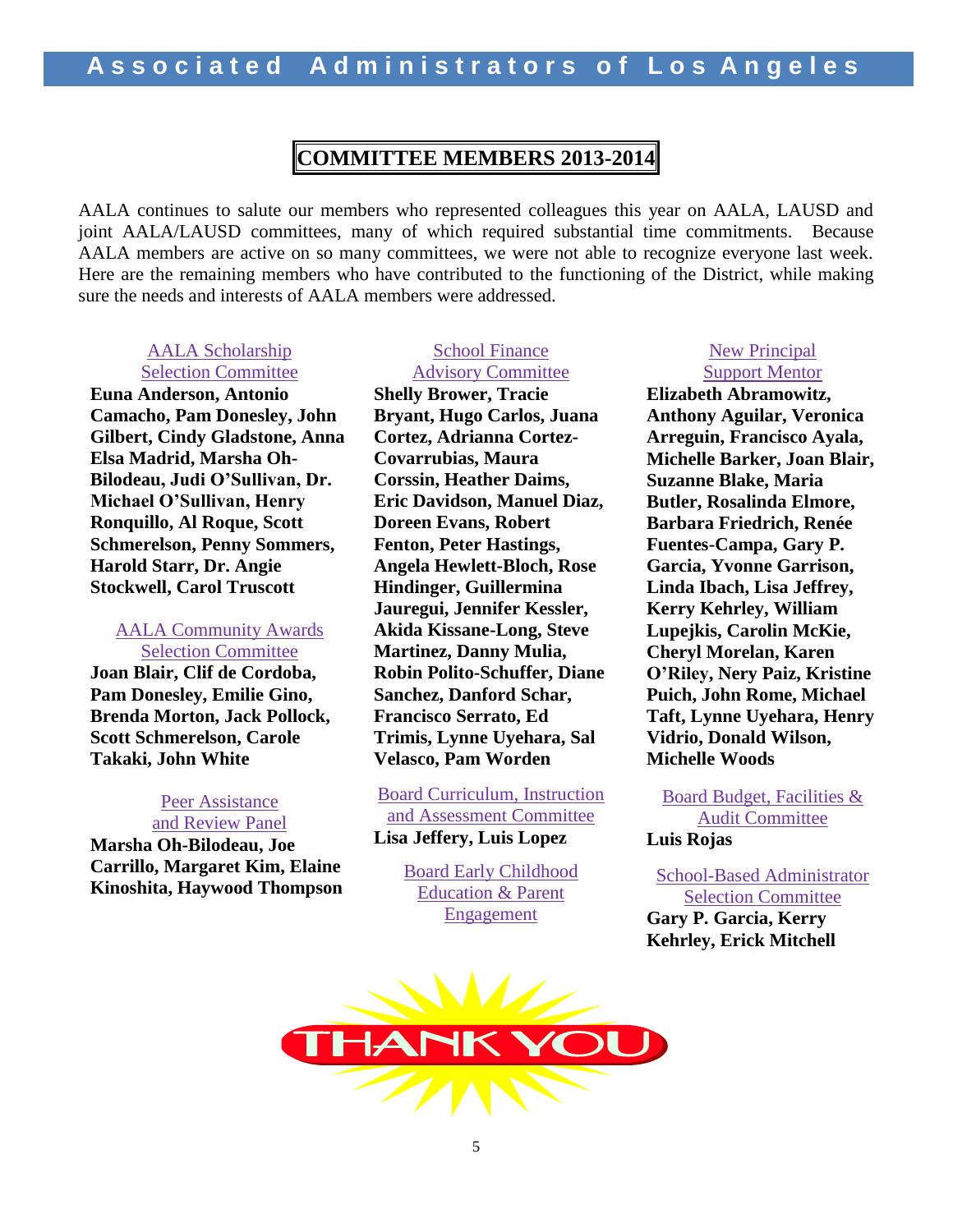# **LAUSD MIDDLE SCHOOLS COMPETE IN ORANGE COUNTY ACADEMIC PENTATHLON**

LAUSD's Beyond the Bell Branch sponsored the participation of four LAUSD middle schools in the Orange County Department of Education's (OCDE) Academic Pentathlon. The Pentathlon is an exciting five-event competition (math, science, language & literature, social science, essay) for sixth, seventh and eighth graders. The program was started in 1964 to encourage and reward academic excellence, determination and teamwork for middle school students. Participation is open to public and private schools throughout Southern California.

The Pentathlon teams from LAUSD's participating middle schools combined to win 118 individual awards, and the  $8<sup>th</sup>$  grade team from Burroughs placed first in their division. Two of the schools fielded two teams each – Sepulveda,  $6<sup>th</sup>$  and  $7<sup>th</sup>$  grade teams, and Los Angeles CES,  $7<sup>th</sup>$  and  $8<sup>th</sup>$  grade teams.

Congratulations to the following participating middle schools, principals and teacher/coaches:

| <b>SCHOOL</b>       | PRINCIP.        |
|---------------------|-----------------|
| Adams MS            | <b>Evelyn W</b> |
| <b>Burroughs MS</b> | <b>Steve Ma</b> |
| Los Angeles CES     | <b>Harold B</b> |
| Sepulveda MS        | <b>Kimberly</b> |
|                     |                 |

AL TEACHER/COACH **Adams Midgley James Midgley Intinez Beverly Pearson** Los Angeles CES **Harold Boger Ray Robinson Kathleen Roth** 

**Alvaro Cortes**, Executive Director, and **Pete Anderson**, Pentathlon Coordinator, Beyond the Bell Branch, are to be commended for providing this outstanding academic program for middle school students. For more information about the program, contact Pete at 818.438.9064.

# **SAVE THE DATE**

A fundraising event for **Dr. George McKenna** will be held on Sunday, June 29, 2014, at the home of **Charlotte Lerchenmuller**, from 12:00 p.m. – 2:00 p.m. Please plan to attend or send a donation. For more information and to RSVP, please click [here.](http://www.aala.us/docs/2014/06/June-29-Lerchenmuller-Invite.pdf)



# **CALENDAR**

| <b>EVENT</b>                             | <b>DATE</b>   | <b>CONTACT</b>             |
|------------------------------------------|---------------|----------------------------|
| <b>Westside High Schools Fundraising</b> | June 19, 2014 | www.golfdigestplanner.com/ |
| Golf Tournament at Moorpark Country      | $9:00$ a.m.   | 24668-WestsideHSGolf       |
| Club                                     |               |                            |
| Retirement dinner for Renée Fuentes-     | June 20, 2014 | <b>Meredith Adams,</b>     |
| <b>Campa</b> at Steven's Steakhouse $\&$ | $6:00$ p.m.   | meredith91351@att.net      |
| <b>Seafood House</b>                     |               |                            |
| Last Day for E Basis Employees           | June 23, 2014 |                            |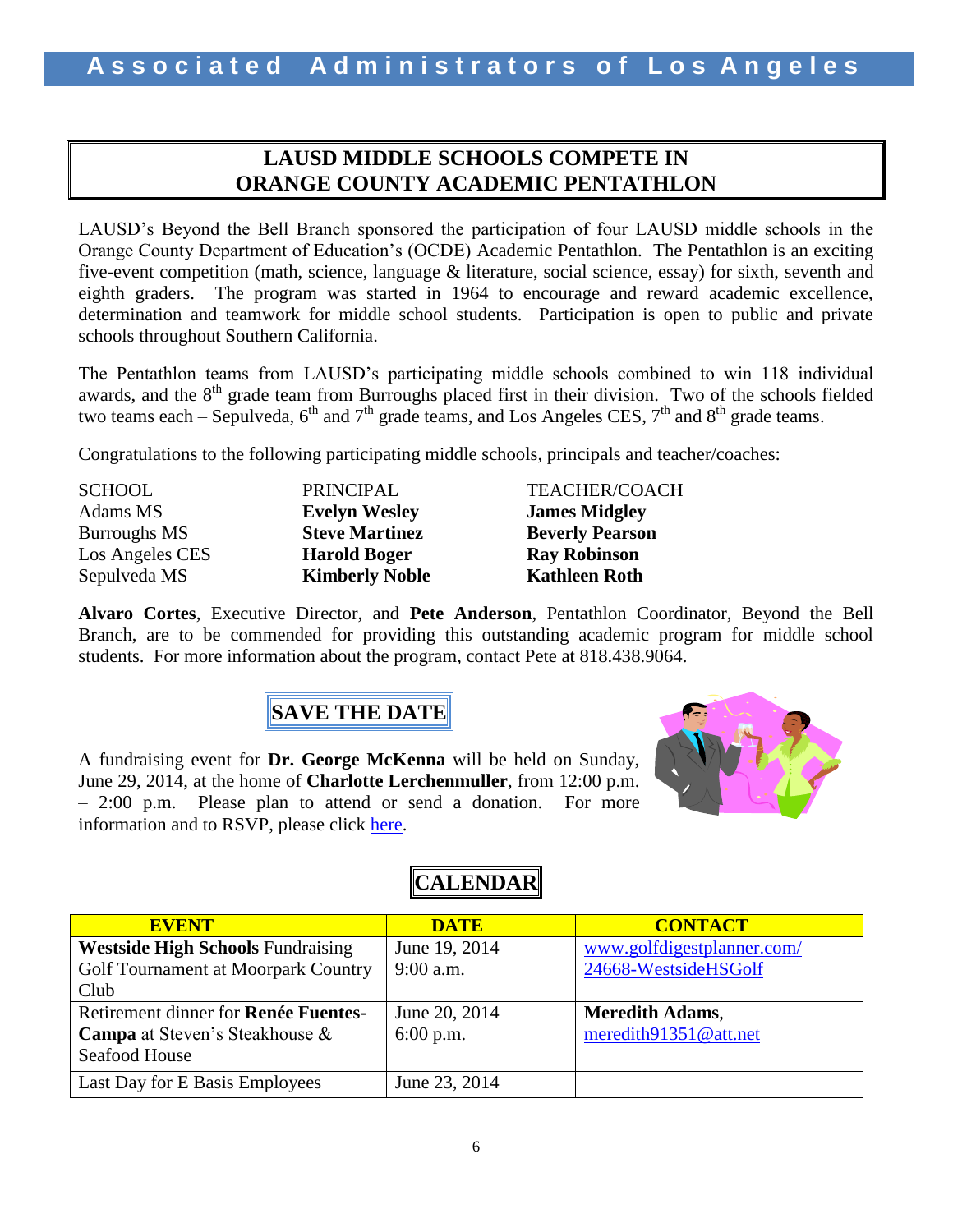| <b>EVENT</b>                             | <b>DATE</b>               | <b>CONTACT</b>                        |
|------------------------------------------|---------------------------|---------------------------------------|
| <b>Retirement Celebration for Evelyn</b> | June 28, 2014             | RSVP immediately to:                  |
| Payne at Quiet Cannon Restaurant         | $11:00$ a.m.              | <b>Sonya Robertson</b> , 323.574.4846 |
| Mimosa Brunch for George McKenna         | June 29, 2014             | 310.487.6954 or click here            |
| at the home of <b>Charlotte</b>          | $12:00$ p.m. $-2:00$ p.m. |                                       |
| Lerchenmuller                            |                           |                                       |
| Retirement Celebration for <b>Verna</b>  | June 29, 2014             | Danielle Frierson, 310.490.5357       |
| <b>Stroud</b> at Chester Washington Golf | 4:00 p.m. $-9:00$ p.m.    | or vernastroudretirement@aol.com      |
| Course                                   |                           |                                       |
|                                          |                           |                                       |
| INDEPENDENCE DAY                         | <b>July 4, 2014</b>       |                                       |
|                                          |                           |                                       |
| E Basis Begins                           | July 17, 2014             |                                       |
| <b>AALA</b> Executive Board Meeting      | DATE CHANGE!              | Gema Pivaral, 213.484.2226 or         |
|                                          | July 21, 2014             | gpivaral@aala.us                      |
| <b>B</b> Basis Begins                    | July 28, 2014             |                                       |
| <b>Organization Presidents Breakfast</b> | July 31, 2014             | <b>Gema Pivaral, 213.484.2226 or</b>  |
| Meeting at Taix French Restaurant        |                           | gpivaral@aala.us                      |

# **POSITIONS AVAILABLE**

*Note to Applicants: Please be advised that you are responsible for making sure all the District requirements have been met. Do not contact AALA for information regarding positions; for detailed requirements for positions and*  employment updates use the contact phone number provided in the announcement or visit the District website at *[http://www.lausdjobs.org](http://www.lausdjobs.org/) (classified) or [http://teachinla.com/admin\\_vacancies/](http://teachinla.com/admin_vacancies/) (certificated). Employees who change basis during the school year may not earn a full year of service credit and annualized employees who change their basis during the year may sustain an annualized settlement.*

# **CERTIFICATED, SCHOOL-BASED**

#### *PRINCIPAL, ELEMENTARY*

**Sunny Brae Elementary School, ESC North, MST 42G, E Basis.** For information and application procedures, contact **Lisa Gaboudian**, Instructional Director, at 818.654.3600. Application deadline is 5:00 p.m., Thursday, July 3, 2014.

**De La Torre Elementary School, ESC South, MST 42G, E Basis.** For information and application procedures, contact **Dr. Robert Bravo**, Instructional Area Superintendent, at 310.354.3400. Application deadline is 5:00 p.m., Monday, July 7, 2014.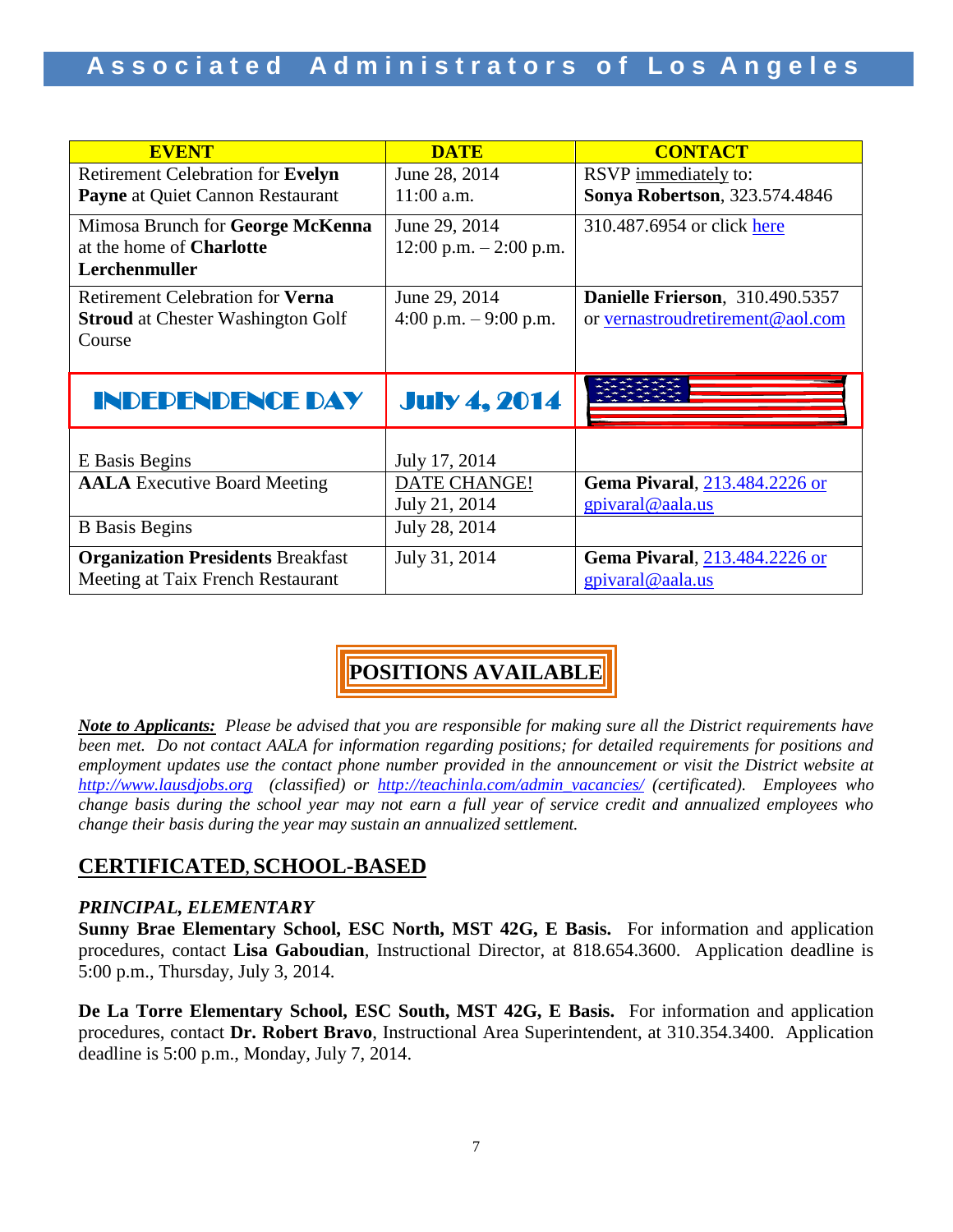#### *INSTRUCTIONAL SPECIALIST*

**Manual Arts High School, L.A.'s Promise, MST 41G, Temporary Adviser, B Basis, 2 positions.** For information and application procedures, contact **Liliana Vasquez**, Director of Operations, at 213.745.4928 or [careers@laspromise.org.](mailto:careers@laspromise.org) Application deadline is 5:00 p.m., Thursday, July 3, 2014.

**John Liechty Middle School, ESC EAST, MST 40G, Temporary Adviser, B Basis.** For information and application procedures, contact **David Downing**, Instructional Director, at 323.224.3100. Application deadline is 5:00 p.m., Tuesday, July 1, 2014.

**Bravo Medical Magnet High School, ESC EAST, MST 40G, Temporary Adviser, B Basis.** For information and application procedures, contact **Dr. Darnise Williams**, Instructional Director, at 323.224.3100. Application deadline is 5:00 p.m., Tuesday, July 1, 2014.

**Berendo Middle School, ESC EAST, MST 40G, Temporary Adviser, B Basis.** For information and application procedures, contact **David Downing**, Instructional Director, at 323.224.3100. Application deadline is 5:00 p.m., Tuesday, July 1, 2014.

**John Muir Middle School, L.A.'s Promise, MST 40G, Temporary Adviser, B Basis.** For information and application procedures, contact **Liliana Vasquez**, Director of Operations, at 213.745.4928 or [careers@laspromise.org.](mailto:careers@laspromise.org) Application deadline is 5:00 p.m., Thursday, July 3, 2014.

#### *INSTRUCTIONAL SPECIALIST, TSP*

**Roybal Learning Center, ISIC, MST 40G, B Basis.** For information and application procedures, contact **Mark Sims**, Instructional Director, at 213.241.0100. Application deadline is 5:00 p.m., Wednesday, July 2, 2014.

#### *INSTRUCTIONAL SPECIALIST, INVESTMENT SCHOOLS*

**Jefferson HS, ISIC, MST 40G, A Basis (may be assigned as an assistant principal based on candidate selected).** For information and application procedures, contact **Dr. Michelle Windmueller**, Instructional Director, at 213.241.0100. Application deadline is 5:00 p.m., Thursday, July 3, 2014.

#### *ASSISTANT PRINCIPAL, ELEMENTARY INSTRUCTIONAL SPECIALIST*

**Multiple positions in various locations, Division of Special Education, MST 37G or 38G, B Basis.** For information and application procedures, contact **Sharyn Howell**, Executive Director, at 213.241.6701. Application deadline is 5:00 p.m., Monday, July 7, 2014.

## **CERTIFICATED NON-SCHOOL-BASED**

#### *INSTRUCTIONAL DIRECTOR, SECONDARY*

**Educational Service Center North, MST 48G, Temporary Adviser, E Basis.** For information and application procedures, please contact **Byron Maltez**, Instructional Superintendent, at [byron.maltez@lausd.net.](mailto:byron.maltez@lausd.net) Application deadline is 5:00 p.m., Thursday, July 3, 2014.

#### *ADMINISTRATOR, PILOT AUTONOMIES AND ACCOUNTABILITY*

**Intensive Support and Innovation Service Center, MST 47G, Temporary Adviser, A Basis.** For information and application procedures, please contact **Dr. Tommy Chang**, Instructional Area Superintendent, at 213.241.0100. Application deadline is 5:00 p.m., Thursday, July 3, 2014.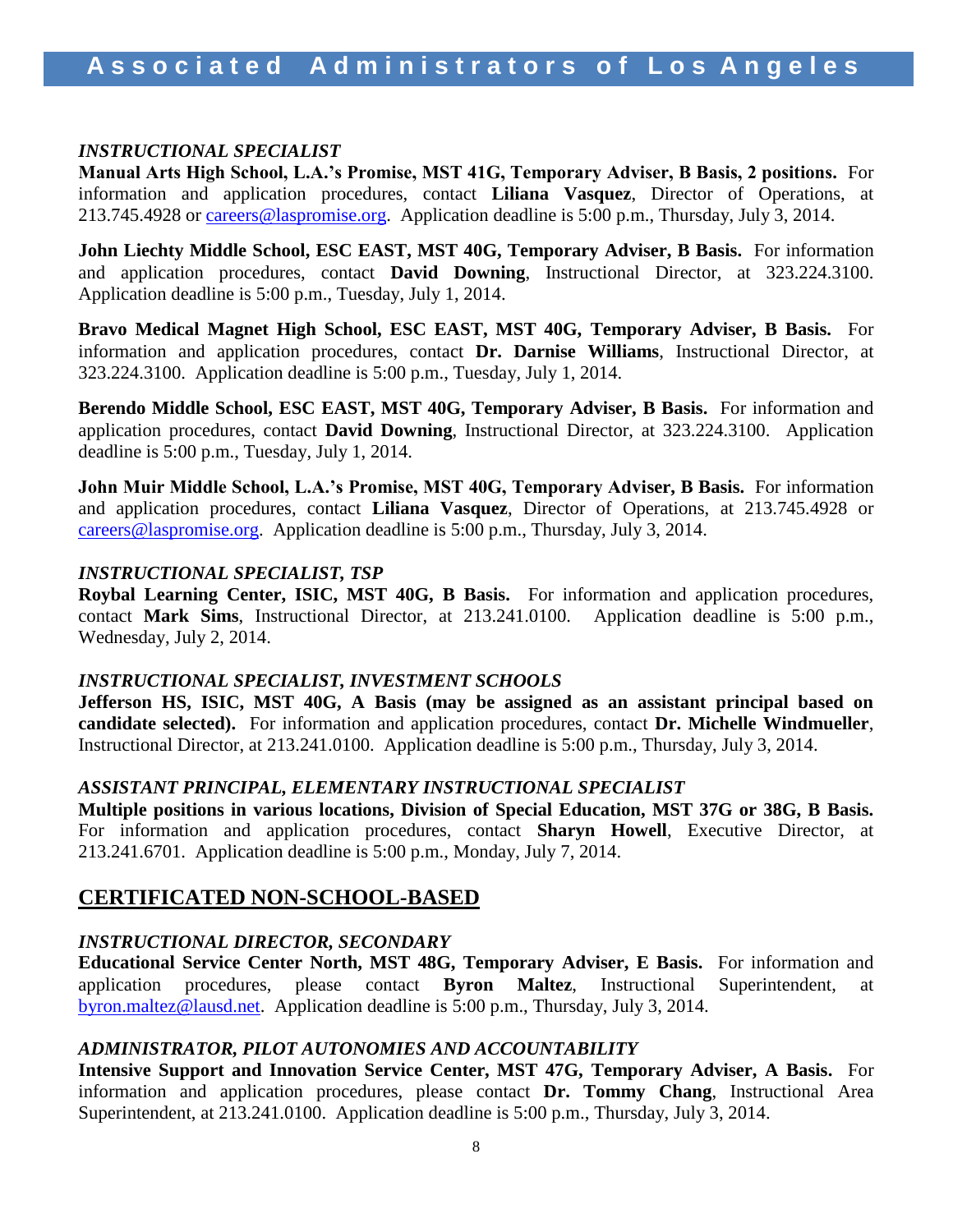#### *DIRECTOR, PILOT SCHOOLS*

**Intensive Support and Innovation Service Center, MST 44G, Temporary Adviser, E Basis.** For information and application procedures, please contact **Dr. Tommy Chang**, Instructional Area Superintendent, at 213.241.0100. Application deadline is 5:00 p.m., Thursday, July 3, 2014.

#### *ADMINISTRATOR, PARENT AND COMMUNITY ENGAGEMENT*

**Parent Community Student Services Branch, MST 41G, Temporary Adviser, E Basis.** For information and application procedures, please visit [http://teachinla.com/admin\\_vacancies/.](http://teachinla.com/admin_vacancies/) Application deadline is 5:00 p.m., Monday, June 30, 2014.

#### *COORDINATOR, CENTRAL K-12 COUNSELING*

**Office of Curriculum, Instruction and School Support (OCISS), MST 42G, Temporary Adviser, A** Basis. For information and application procedures, please visit [http://teachinla.com/admin\\_vacancies/.](http://teachinla.com/admin_vacancies/) Application deadline is 5:00 p.m., Wednesday, July 2, 2014.

#### *COORDINATOR, ESC K-12 COUNSELING*

**ESC East, Office of Curriculum, Instruction and School Support, MST 42G, Temporary Adviser, E Basis.** Please visit [http://teachinla.com/admin\\_vacancies/](http://teachinla.com/admin_vacancies/) for information and application procedures. Application deadline is 5:00 p.m., Wednesday, July 2, 2014.

#### *COORDINATOR, ELEMENTARY LITERACY/ENGLISH-LANGUAGE ARTS*

**ESC East, MST 41G, Temporary Adviser, E Basis.** For information and application procedures, please contact **Natividad Rozsa**, Director of Common Core, at 323.224.3100 or [nrozsa@lausd.net.](mailto:nrozsa@lausd.net) Application deadline is 5:00 p.m., Thursday, July 3, 2014.

#### *COORDINATOR, ELEMENTARY MATHEMATICS*

**ESC East, MST 41G, Temporary Adviser, E Basis.** For information and application procedures, please contact **Natividad Rozsa**, Director of Common Core, at 323.224.3100 or [nrozsa@lausd.net.](mailto:nrozsa@lausd.net) Application deadline is 5:00 p.m., Monday, June 30, 2014.

#### *COORDINATOR, SECONDARY LITERACY/ENGLISH-LANGUAGE ARTS*

**ESC East, MST 41G, Temporary Adviser, E Basis.** For information and application procedures, please contact **Natividad Rozsa**, Director of Common Core, at 323.224.3100 or [nrozsa@lausd.net.](mailto:nrozsa@lausd.net) Application deadline is 5:00 p.m., Monday, June 30, 2014.

#### *COORDINATOR, SECONDARY MATHEMATICS*

**ESC East, MST 41G, Temporary Adviser, E Basis.** For information and application procedures, please contact **Natividad Rozsa**, Director of Common Core, at 323.224.3100 or [nrozsa@lausd.net.](mailto:nrozsa@lausd.net) Application deadline is 5:00 p.m., Monday, June 30, 2014.

#### *COORDINATOR, POLICY AND PROFESSIONAL DEVELOPMENT*

**Charter Schools Division, MST 41G, Temporary Adviser, A Basis.** For information and application procedures, please contact **Dr. Robert Perry**, Administrative Coordinator, at 213.241.0399. Application deadline is 5:00 p.m., Friday, June 27, 2014, or until filled.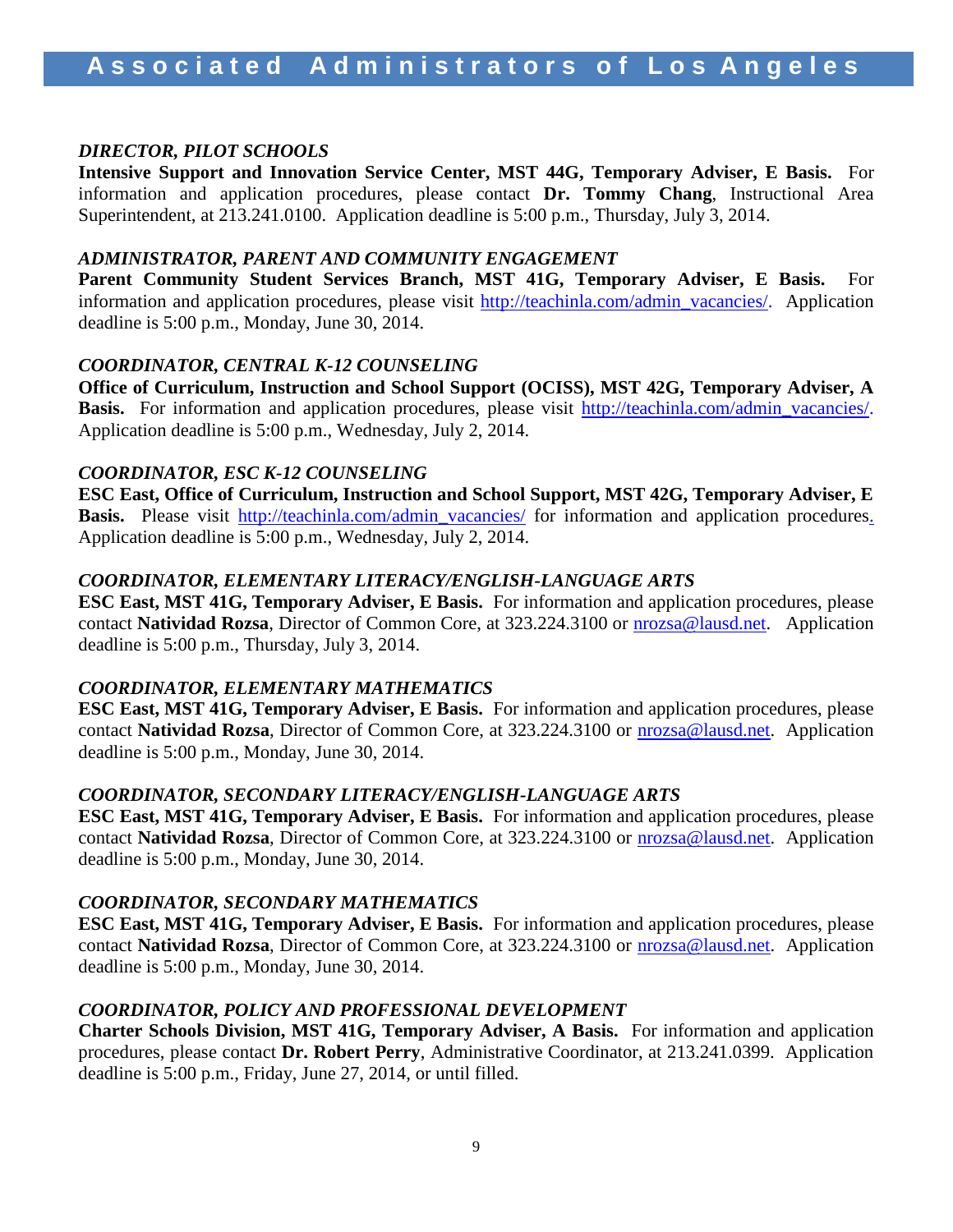#### *COORDINATOR, LANGUAGE PROFICIENCY DATA*

**Office of Data and Accountability, MST 40G, Temporary Adviser, A Basis.** For information and application procedures, please contact **Grace Pang Bovy**, Director, at 213.241.2450. Application deadline is 5:00 p.m., Wednesday, July 2, 2014.

#### *FIELD COORDINATOR, MENTAL HEALTH*

**Division of Student Health and Human Services, MST 39G, Temporary Adviser, A Basis.** For information and application procedures, please contact **Pia Escudero**, Director, at 213.241.3841. Application deadline is 5:00 p.m., Tuesday, July 1, 2014.

#### *LEAD SPECIALIST, TEACHER QUALITY AND STAFFING*

**Human Resources Division, MST 38G, Temporary Adviser, A Basis, 2 positions.** For information and application procedures, please contact **Marjorie Josaphat**, Director, at 213.241.6158. Application deadline is 5:00 p.m., Friday, June 27, 2014.

#### *SPECIALIST, CENTRAL K-12 COUNSELING*

**Office of Curriculum, Instruction and School Support, MST 38G, Temporary Adviser, B Basis.** For information and application procedures, please visit [http://teachinla.com/admin\\_vacancies/.](http://teachinla.com/admin_vacancies/) Application deadline is 5:00 p.m., Friday, June 27, 2014.

#### *SPECIALIST, DATA MANAGEMENT AND REPORTING*

**Division of Special Education, MST 38G, Temporary Adviser, E Basis.** For information and application procedures, please contact **Veronica Smith**, Director, at 213.241.6701. The application deadline is 5:00 p.m., Thursday, July 3, 2014.

#### *SPECIALIST, EDUCATIONAL DATA SYSTEMS*

**Office of Data and Accountability, MST 38G, Temporary Adviser, A Basis.** For information and application procedures, please contact **Grace Pang Bovy**, Director, at 213.241.2450. Application deadline is 5:00 p.m., Wednesday, July 2, 2014.

#### *SPECIALIST, STUDENT TESTING*

**Office of Data and Accountability, MST 38G, Temporary Adviser, A Basis.** For information and application procedures, please contact **Oscar Lafarga**, Administrator, at 213.241.2450. Application deadline is 5:00 p.m., Wednesday, July 2, 2014.

#### *SPECIALIST, ELEMENTARY K-5/6 HISTORY/SOCIAL SCIENCE*

**ESC East, MST 38G, Temporary Adviser, E Basis.** For information and application procedures, please contact **Natividad Rozsa**, Director of Common Core, at 323.224.3100 or [nrozsa@lausd.net.](mailto:nrozsa@lausd.net) Application deadline is 5:00 p.m., Monday, June 30, 2014.

#### *SPECIALIST, SCHOOL IMPROVEMENT GRANT (SIG) TEAM*

**Office of Intensive Support and Intervention, MST 38G, Temporary Adviser, B Basis.** For information and application procedures, please contact **Georgina Falcon**, Instructional Director, at 213.241.0357 or [georgina.falcon@lausd.net.](mailto:georgina.falcon@lausd.net) Application deadline is 5:00 p.m., Monday, June 30, 2014.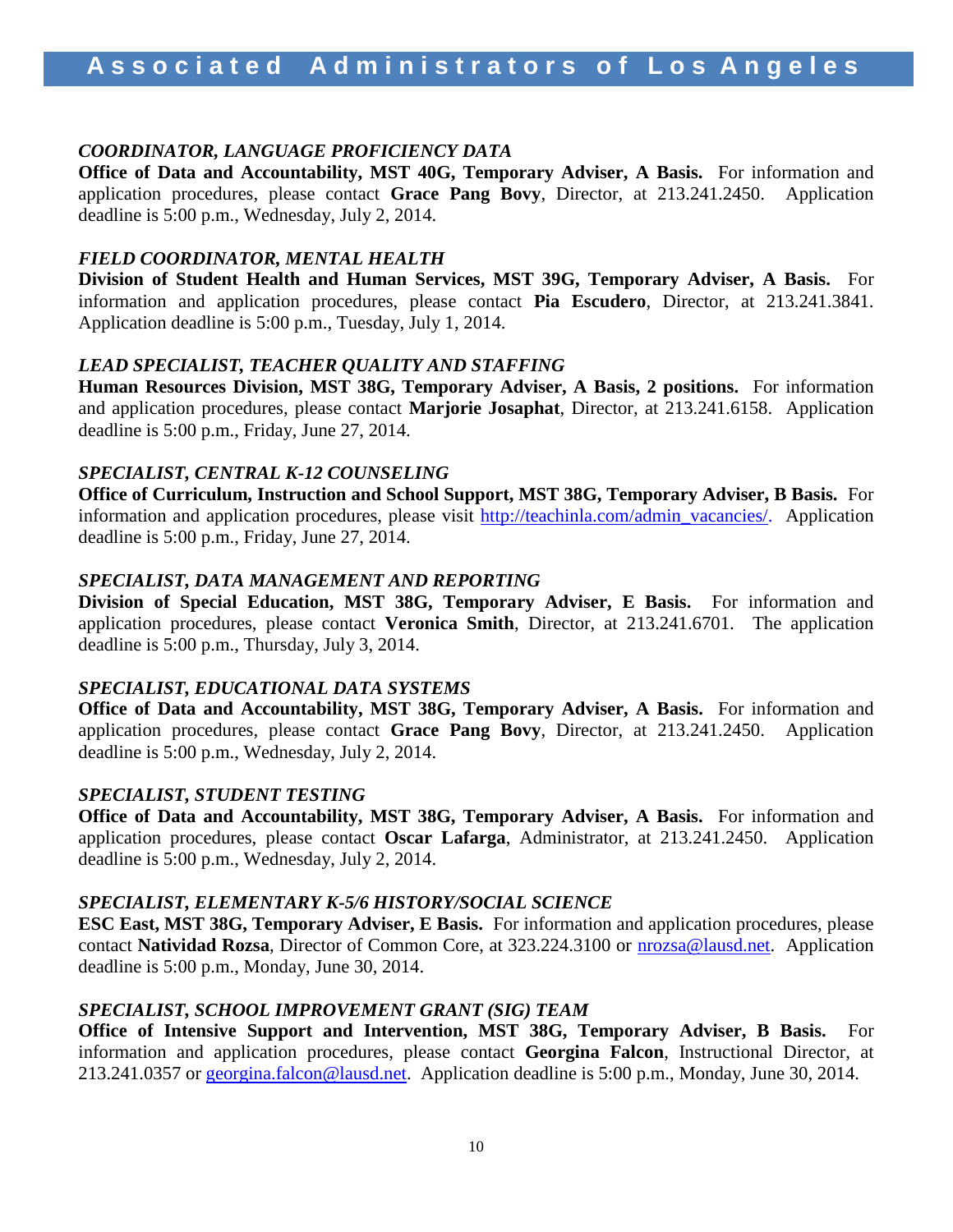#### *SPECIALIST, ADULT ALTERNATIVE EDUCATION PROGRAMS*

**Division of Adult and Career Education (DACE), MST 37G, Temporary Adviser, B Basis.** For information and application procedures, please contact **Donna Brashear**, Executive Director, at 213.241.3151. Application deadline is 5:00 p.m., Monday, June 30, 2014.

# **CLASSIFIED**

#### *IT ADMINISTRATOR, SHARED TECHNICAL SERVICES*

**Information Technology Branch, \$119,200 - \$148,500, A Basis.** For information and application procedures, please click [HERE.](https://btserec.lausd.net/sap(bD1lbiZjPTkxMCZkPW1pbg==)/bc/bsp/sap/zhrrcf_apply_ex/application.do?applicant=internal&BspClient=910&BspLanguage=EN&rfcContext=LAUSD) Position is open until filled.

#### *ASSISTANT GENERAL COUNSEL I*

**Office of the General Counsel, \$75,600 - \$101,100, A Basis.**For information and application procedures, please click [HERE.](https://btserec.lausd.net/sap(bD1lbiZjPTkxMCZkPW1pbg==)/bc/bsp/sap/zhrrcf_apply_ex/application.do?applicant=internal&BspClient=910&BspLanguage=EN&rfcContext=LAUSD) Position is open until 8:00 a.m., June 19, 2014, or until 100 applications have been received.

| <b>CERTIFICATED POSITIONS</b>     | <b>LOCATION</b>            | <b>CONTACT</b>               | <b>DEADLINE</b> |
|-----------------------------------|----------------------------|------------------------------|-----------------|
| COORDINATOR, OPERATIONS           | <b>Educational Service</b> | Juan A. Flecha,              | $3:00$ p.m.     |
| <b>SUPPORT SERVICES</b>           | <b>Center North</b>        | Administrator of Operations, | Friday          |
| MST 43G, E Basis                  |                            | juan.flecha@lausd.net or     | June 20, 2014   |
|                                   |                            | 818.654.3670                 |                 |
| COORDINATOR, OPERATIONS           | <b>Intensive Support</b>   | Daryl Narimatsu,             | 5:00 p.m.       |
| <b>SUPPORT SERVICES</b>           | & Innovation               | Administrator of Operations, | Monday          |
| MST 43G, E Basis                  | Center                     | 213.241.0178                 | June 23, 2014   |
| <b>INSTRUCTIONAL SPECIALIST</b>   | Stevenson MS and           | Margery Weller, Margery.     | Monday          |
| MST 40G, B Basis                  | Mendez HS,                 | Weller@partnershipla.org or  | June 23, 2014   |
|                                   | Partnership for Los        | 213.201.2000, ext. 248       | or until filled |
|                                   | Angeles Schools            |                              |                 |
| <b>INSTRUCTIONAL SPECIALIST</b>   | Roosevelt HS,              | Margery Weller, Margery.     | Monday          |
| MST 41G, B Basis                  | Partnership for Los        | Weller@partnershipla.org or  | June 23, 2014   |
|                                   | Angeles Schools            | 213.201.2000, ext. 248       | or until filled |
|                                   |                            |                              |                 |
| COORDINATOR, SCHOOL               | Division of Student        | Dr. Debra Duardo,            | Monday          |
| <b>ENROLLMENT PLACEMENT &amp;</b> | Health and Human           | Executive Director,          | June 23, 2014   |
| <b>ASSESSMENT CENTER</b>          | <b>Services</b>            | 213.214.3840                 |                 |
| MST 39G, E Basis                  |                            |                              |                 |
| COORDINATOR, OPERATIONS           | <b>Educational Service</b> | Dr. James P. Noble,          | 5:00 p.m.       |
| <b>SUPPORT SERVICES</b>           | <b>Center South</b>        | Administrator of Operations, | Tuesday         |
| MST 43G, E Basis                  |                            | 310.354.3417                 | June 24, 2014   |
| <b>TEACHING &amp; LEARNING</b>    | <b>Educational Service</b> | Janice Putnam,               | Tuesday         |
| <b>COORDINATOR</b>                | Center, Talent             | 213.241.3444 or              | June 24, 2014   |
| MST 41G, A Basis                  | Management                 | janice.putnam@lausd.net      |                 |
|                                   | Division                   |                              |                 |

### **PREVIOUSLY ANNOUNCED POSITIONS**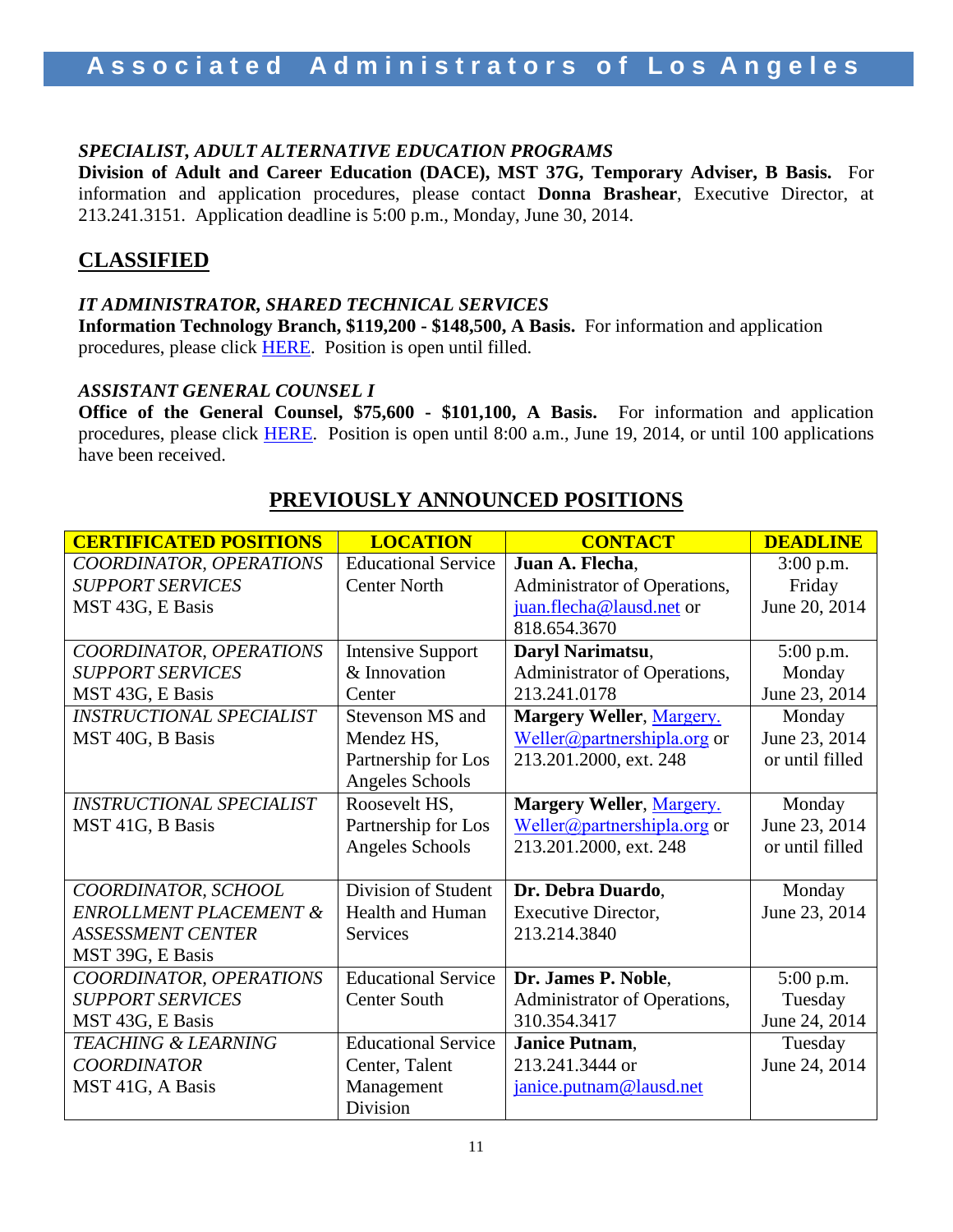| <b>CERTIFICATED POSITIONS</b>   | <b>LOCATION</b>              | <b>CONTACT</b>                                 | <b>DEADLINE</b>              |
|---------------------------------|------------------------------|------------------------------------------------|------------------------------|
| PRINCIPAL, ELEMENTARY           | Aldama ES,                   | <b>Celia Ripke, Elementary</b>                 | 5:00 p.m.                    |
| MST 42G, E Basis                | <b>ESC</b> East              | <b>Instructional Director,</b>                 | Wednesday                    |
|                                 |                              | 323.224.3121                                   | June 25, 2014                |
| PRINCIPAL, ELEMENTARY           | <b>Aragon Elementary</b>     | <b>Celia Ripke, Elementary</b>                 | 5:00 p.m.                    |
| MST 41G, E Basis                | School, ESC East             | <b>Instructional Director,</b>                 | Wednesday                    |
|                                 |                              | 323.224.3121                                   | June 25, 2014                |
| COORDINATOR, ENGLISH            | Multilingual/Multi-          | Please visit http://teachinla.                 | 5:00 p.m.                    |
| <b>LANGUAGE DEVELOPMENT</b>     | cultural Education           | com/admin_vacancies/.                          | Wednesday                    |
| (ELD) COMPLIANCE                | Department, OCISS            |                                                | June 25, 2014                |
| MST 41G, E Basis                |                              |                                                |                              |
| COORDINATOR, K-12               | ESC East,                    | Please visit http://teachinla.                 | 5:00 p.m.                    |
| <b>ENGLISH LEARNER</b>          | Multilingual/Multic          | com/admin_vacancies/.                          | Wednesday                    |
| <b>INSTRUCTION</b>              | ult-ural Education           |                                                | June 25, 2014                |
| MST 41G, E Basis                | Department, OCISS            |                                                |                              |
| COORDINATOR, SECONDARY          | <b>ESC</b> East,             | Please visit http://teachinla.                 | 5:00 p.m.                    |
| <b>ENGLISH LEARNER</b>          | Multilingual/Multi-          | com/admin_vacancies/.                          | Wednesday                    |
| <b>INSTRUCTION</b>              | cultural Education           |                                                | June 25, 2014                |
| MST 41G, E Basis                | Department, OCISS            |                                                |                              |
| SPECIALIST, INSTRUCTIONAL       | Multilingual/Multi-          | Please visit http://teachinla.                 | 5:00 p.m.                    |
| <b>TECHNOLOGY</b>               | cultural Education           | com/admin_vacancies/.                          | Wednesday                    |
| MST 38G, A Basis                | Department OCISS             |                                                | June 25, 2014                |
| SPECIALIST, ENGLISH             | Multilingual/Multi-          | Please visit http://teachinla.                 | 5:00 p.m.                    |
| <b>LEARNER INSTRUCTION,</b>     | cultural Education           | com/admin_vacancies/.                          | Wednesday                    |
| <b>ELEMENTARY</b>               | Department, OCISS            |                                                | June 25, 2014                |
| MST 38G, E Basis                |                              |                                                |                              |
| <b>INSTRUCTIONAL DIRECTOR</b>   | <b>Intensive Support</b>     | Please visit http://teachinla.                 | 5:00 p.m.                    |
| MST 48G, E Basis                | and Innovation               | com/admin_vacancies/.                          | Thursday                     |
|                                 | <b>Service Center</b>        |                                                | June 26, 2014                |
|                                 | (ISIC)                       |                                                |                              |
| <b>INSTRUCTIONAL SPECIALIST</b> | Orthopaedic                  | Dr. Darnise R. Williams,                       | 5:00 p.m.                    |
| MST 39G, B Basis                | Hospital Medical             | Instructional Director,                        | Thursday                     |
|                                 | Magnet HS,                   | 323.224.3100                                   | June 26, 2014                |
|                                 | <b>ESC</b> East              |                                                |                              |
| PRINCIPAL, SPAN SCHOOL          | Glen Alta Span               | Maria S. Martinez,                             | Friday                       |
| MST 42G, E Basis                | School, ESC East             | <b>Instructional Director,</b><br>323.224.3100 | June 27, 2014                |
| PRINCIPAL, ELEMENTARY           |                              |                                                |                              |
|                                 | Napa ES,<br><b>ESC North</b> | <b>Byron Maltez</b> , Instructional            | <b>EXTENDED</b><br>5:00 a.m. |
| MST 41G, E Basis                |                              | Area Superintendent,<br>818.654.3600           | July 3, 2014                 |
|                                 |                              |                                                |                              |
| INSTRUCTIONAL SPECIALIST,       | Los Angeles HS,              | Helena Yoon-Fontamillas,                       | <b>EXTENDED</b>              |
| <b>TSP</b>                      | <b>ISIC</b>                  | Principal, at 323.900.2700 or                  | $5:00$ p.m.                  |
| MST 41G, B Basis                |                              | hjy3574@lausd.net                              | Monday                       |
|                                 |                              |                                                | July 7, 2014                 |